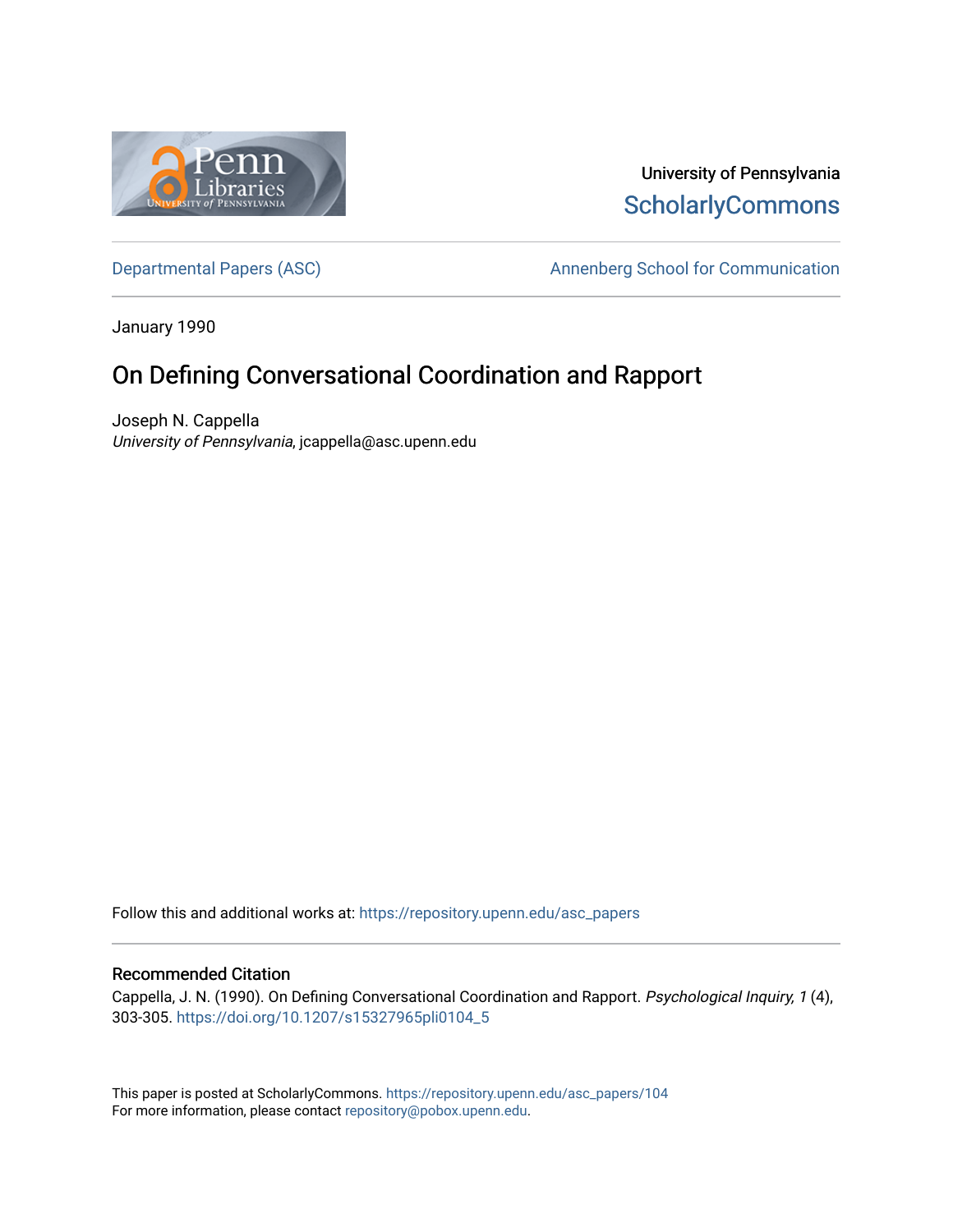## On Defining Conversational Coordination and Rapport

## Abstract

The construct of rapport is arguably one of the central, if not the central, construct necessary to understanding successful helping relationships and to explaining the development of personal relationships. The role of nonverbal behavior in initiating and signaling rapport has its roots in the work of Watzlawick, Beavin, and Jackson (1967). Tickle-Degnen and Rosenthal substantially advance our knowledge about the relationship between rapport and nonverbal behavior in the meta-analyses presented in this and other articles (see Tickle-Degnen & Rosenthal, 1987). My purpose in this response is to offer a critical reaction to the conceptual analyses of this article and to end with what, I hope, are constructive suggestions.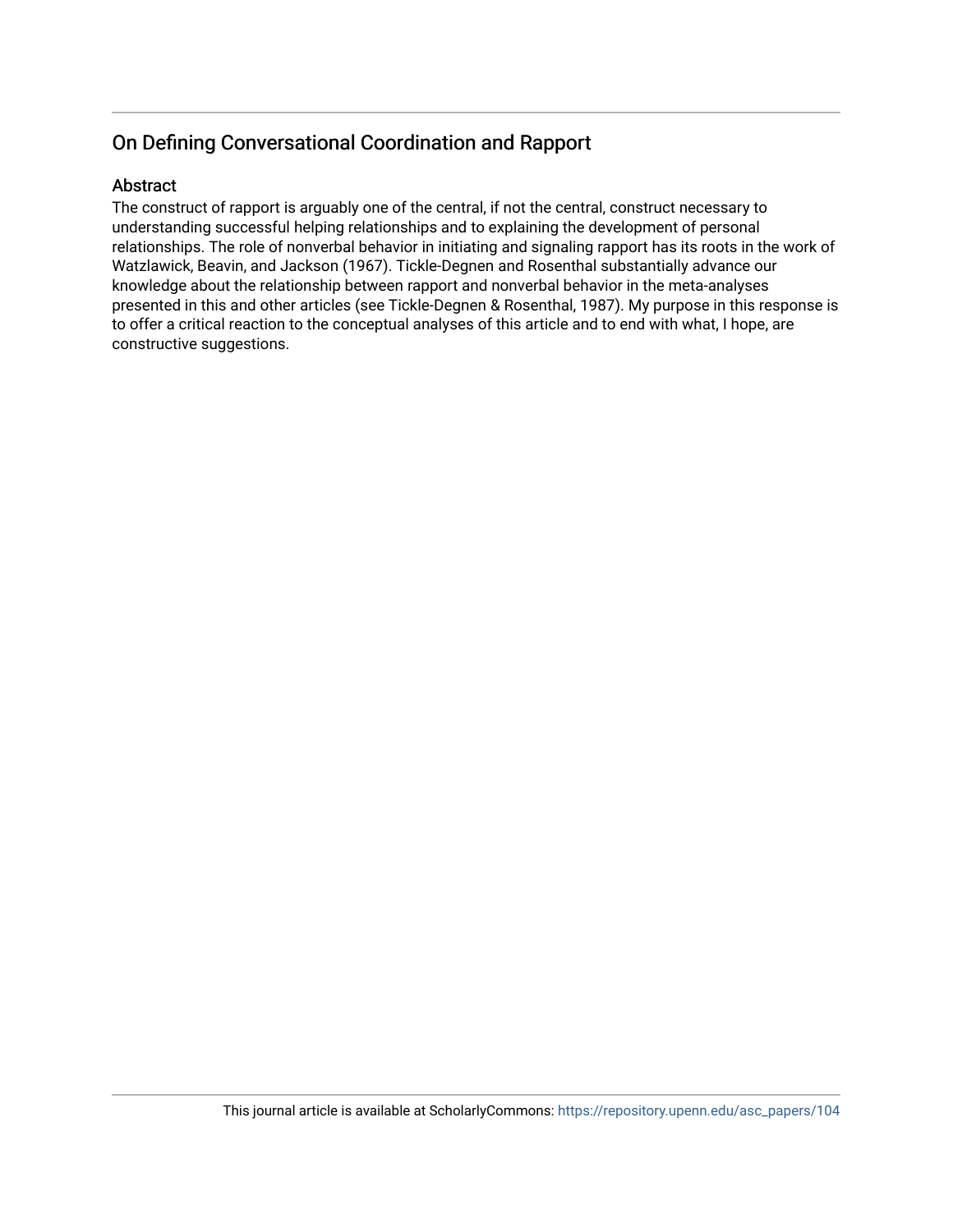#### 303

## **On Defining Conversational Coordination and Rapport**

#### **Joseph N. Cappella**

*Annenberg School for Communication University of Pennsylvania* 

The construct of rapport is arguably one of the central, if not *the* central, construct necessary to understanding successful helping relationships and to explaining the development of personal relationships. The role of nonverbal behavior in initiating and signaling rapport has its roots in the work of Watzlawick, Beavin, and Jackson (1967). Tickle-Degnen and Rosenthal substantially advance our knowledge about the relationship between rapport and nonverbal behavior in the meta-analyses presented in this and other articles (see Tickle-Degnen & Rosenthal, 1987). My purpose in this response is to offer a critical reaction to the conceptual analyses of this article and to end with what, I hope, are constructive suggestions.

For a construct to be a valuable one in scientific inquiry, it must meet a variety of criteria, some of which are internal to the construct itself and others external to the construct. The former concern questions such as conceptual precision, operational clarity, absence of tautology, among others. The latter, external criteria concern the utility of the construct in increasing our understanding of the processes under scrutiny. Let me take up each of these general criteria in turn as applied to the concept of rapport.

Rapport is defined as a feeling state experienced in interaction with another as interest, positivity, and coordination (or balance). These internal states can be manifested behaviorally through signs of interest and involvement, signs of positivity, and patterns of coordination, synchrony, or responsiveness in interaction, respectively. The authors make cogent arguments for the necessity of both the interest and positivity states being high for rapport to be present. What is not as clear is why the feeling of coordination must also be high. Certainly, the feeling of being "in sync" or in tune with another is a positive feeling state. But can people distinguish this feeling of positivity from the general positivity experienced in interacting with another? This raises the question of whether the third component is necessary or, rather, is simply another basis for general positivity and, hence, confounded with the first component.

If the argument is that actual behavioral coordination leads to positive feelings about the interaction and the other person, then that is a different claim, an important claim, and one not without empirical backing (see Cappella, 1988, for a review). Note that I am raising a question about the need for "felt coordination" as a necessary feature of the definition of rapport; I am not denying that behavioral coordination may give rise to feelings of positivity and mutual interest.

I also have some serious questions about the definition of behavioral coordination, both conceptually and operationally. Coordination could be defined in a wide variety of ways: micromomentary synchrony in movement and speech (Condon & Ogston, 1967), congruence of mean levels of behavior (Jaffe & Feldstein, 1970), adjustment of rhythms (Warner, 1988), responsiveness (Davis, 1982), topical coherence (Tracy, 1982), magnitude and direction of temporal adjustment (Cappella, Palmer, & Donzella, 1990), among others. The authors offer their own operational procedures (to be discussed) but no conceptual definition of coordination that either includes or excludes these listed techniques.

The problem that the missing definition creates can be illustrated as follows. Suppose the behavioral activity of two conversants begins at moderate levels, and overthe course of their interaction the activity levels trail off as the two become fatigued. Random, lO-sec samples will seem to exhibit coordination in behavior, not because the persons are adjusting to one another but rather because they are adjusting to an external force. Clearly, such baseline trends must be removed from the data before coordination (i.e., adjustment to the partner rather than adjustment to external, spurious forces) can be accurately assessed. Without a definition of coordination, we would be forced to accept spuriously caused similarity in behavioral levels as evidence of coordination.

Consider, as a second example, the escalation of hostile affect typical in conflicts between husbands and wives (Gottman, 1979). In one sense, the spiraling of action is a kind of coordination; each is responsive to the partner, matching and raising the ante. If this is an example of coordination, then it is certainly not a positive correlate of rapport; if it is not an example of coordination, then does coordination only apply to socially positive or neutral behaviors? If the latter, then how do we account for partners who are attracted to one another in part through adopting complementary patterns of dominant and submissive behaviors (Orford, 1986)? The absence of a definition of coordination does not allow researchers to assess the hypothesis that coordination is important to rapport in general; only in the context of the author's own operational procedures can the hypothesis be evaluated.

The authors might respond that their operational definition of coordination responds to these objections and to other problems. Their molar definition of coordination usesjudges (or participants) to make evaluations of clips of interaction on scales estimating whether the participants are in sync or in tune with one another. The advantages of this approach are its efficiency in comparison to more molecular approaches, its use of context to assist judgment, and its simultaneous inclusion of interactional meaning with process concerns.

The disadvantages are equally serious. The spuriousness problem is not solved. Judgments of coordination, whether by participants or observers, could be confounded with judgments of positivity if judges' implicit theories of social interaction are that positive interactions are ones in which the people are in sync. If this is the case, then the judges would be assessing positivity and not synchrony, and the correlation to rapport would be an artifact.

To this, the authors might reply that the Bernieri, Resnick, and Rosenthal (1988) study shows that (a) artificial interactions created on tape to appear as if real and (b) interactions between mothers and strange infants are judged less synchronous than (c) actual interactions between mothers and their own infants. However, I do not think that this evidence is definitive. First, is it possible that the children who were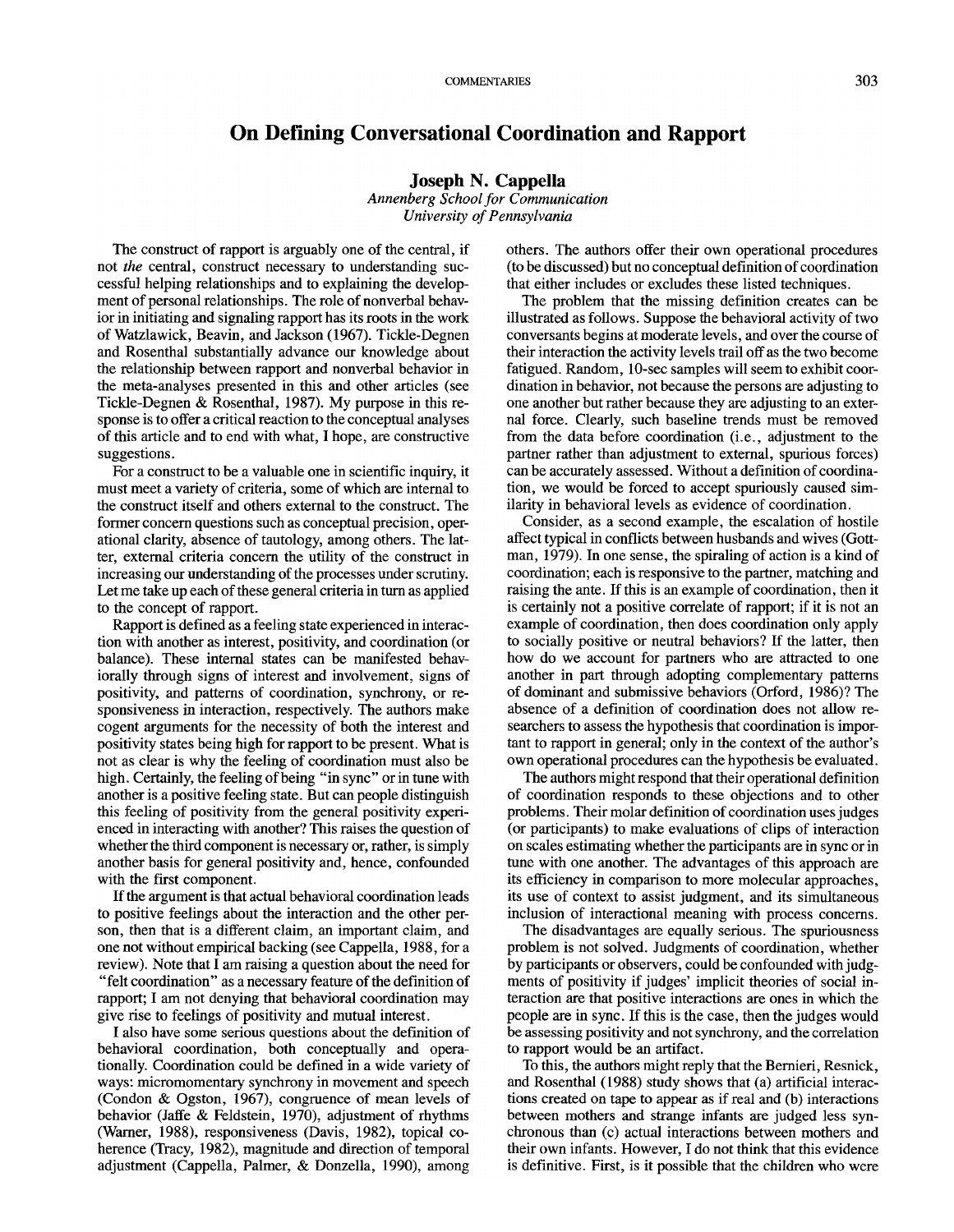paired with the stranger exhibited some sort of apprehension or anxiety over being paired with an unfamiliar person and that this (possible) behavioral difference in the infants explains the differences between the true and the switched and double-crossed dyadic clips? The children tested were at an age when stranger anxiety is relatively high, and the coders could have cued into facial, gestural, or vocal differences between these infants and the others who were interacting with their own mothers.

My second concern focuses on the differences between the altered-time-frame clips and the true dyadic clips. For example, suppose, in the first 5 sec of Minute 1 of the actual interaction, the infant is fretting and that during the first 5 sec of the comparably paired minute (say, Minute 3) the mother is cooing and looking quite happy (i.e., exhibiting no signs of distress or concern). Such a combination, even if multiplied only once or twice across the 50-sec clips, creates an odd-looking interaction that may produce lowered ratings of global synchrony because of gross mismatches in emotion expressed, or activity exhibited.

Obviously, I am guessing about the character of the timealtered clips, but this rival explanation needs to be addressed. The only way that I can see to address this rival hypothesis and others that imagination might concoct is to actually code the behaviors of the mother and infant in the clips and see if the pattern of synchronous behaviors matches that provided by the raters. Many of us who study nonverbal behavior using molecular codings rather than ratings would be happy to move to the less costly rating procedures if it can be shown that coding and rating produce the same conclusions (if not the same detailed results).

In sum, the absence of a conceptual definition of coordination and possible weaknesses in its operational definition require further conceptual and empirical work before this component of the definition of rapport can be accepted.

The authors set out to capture the "nature" of rapport, to use their term. Such an enterprise is reminiscent of what Hemple (1952) called "real" definition and implies directly that rapport has a nature which is discoverable and that there exists some position that privileges such a definition. But on what epistemological grounds could one assess the success or failure of a natural definition? All such attempts are inherently circular and potentially tautologous. If rapport is defined as a tripartite feeling state involving interest, positivity, and a balanced or smooth interaction, how can such a claim be evaluated? Appeals to standard criteria of convergent and discriminant validity will not suffice because such appeals actually hide the implicit theoretical claims concerning what rapport should and should not correlate with and, in tum, presume what the nature of rapport is, tacitly hypothesizing its relationships with other constructs.

My own view of the scientific process is that it is constructive. That is, scientists do not discover the nature of entities through observation, natural language analysis, or the phenomenal experience of participants, rather they construct nature by the kinds of concepts and categories that they impose on it through their definitions and theories. Science is not the passive reporting of direct observations but the construction of observation, and hence reality, through theory. Such a view is held more by practitioners and historians of science (e.g., Polanyi, 1958) than by philosophers of science.

This view of concept formation as a constructive process

does not imply that any and all constructs are equally viable candidates for acceptance by the scientific community. Neither does it imply that the process of construct formation is nominal so that any definition is as sound as any other. Rather, theory intervenes again. Viable concepts are those constructions of the social and psychological world which enter into networks of propositions (i.e., theories) in such a way as to increase our understanding (i.e., prediction, causal explanation, and control) of the phenomenon under scrutiny. Thus, the evaluation of theoretical concepts in a constructivist science must be undertaken within a set of theoretical linkages, not within the framework of the concept alone.

In short, whether one attempts to carry out the process of construct explication as a realist or a constructivist, one must assess the value of the explication in terms of the theoretical success of the explication and not just in terms of the plausibility, utility, precision, historical adequacy, and so on of the construct in isolation. Thus, I next turn to evaluating the construct of rapport in terms of the theoretical ties it is proposed to have with other constructs.

I am afraid that the utility of the construct of rapport in improving our understanding of interactional processes and relationship development remains distant. The key theoretical claims involving rapport are found in the hypotheses ofTickle-Degnen and Rosenthal's Figure 1, the discussion of situational factors, and the relationship between feeling states and behavior. Their Figure 1 represents the relative weighting of the three components of rapport for different times of interaction (i.e., increased familiarity). The first problem with these hypotheses (and most hypotheses about interaction and relationship stage) is that the predictor variables do not separate affect for, from knowledge about, the other. When one compares strangers to friends on differences in interaction, one is comparing zero-knowledge, neutralaffect partners to high-knowledge, positive-affect partners. That is, knowledge and affect are confounded. The hypotheses of their Figure 1 would probably not be generated if the "late" or "familiar" interactions were ones of enemies rather than friends. The admonition here is simply that stages of relationships differ on several criteria, and if interactional differences between stages are to be understood, then these criteria must be sorted out.

The hypotheses of Figure 1 implicitly raise another important theoretical issue which the authors address. The behavioral signs of rapport will not always accompany the experience of rapport, due either to situational factors or to the mismatch between feeling and behavior. Because the association between rapport and nonverbal behavior is central to their analysis, discussion of the conditions under which the association will be amplified or attenuated seems a necessary, if major, task. The analysis of situational factors reduces to claims of the sort: When situations promote goals whose achievement requires attention, then the relationship between rapport and nonverbal attention will be greater. Such claims neither direct research in subtle ways nor offer informative explanations. In effect, that which promotes attention gets attention.

The authors are also well aware of the fact that affective state and behavior are not isomorphic with one another; the same nonverbal behavior sometimes functions in very different ways in response to feeling states. The study by Ickes, Patterson, Rajecki, and Tanford (1982) showing that smiling may be the result of two quite different feeling states, one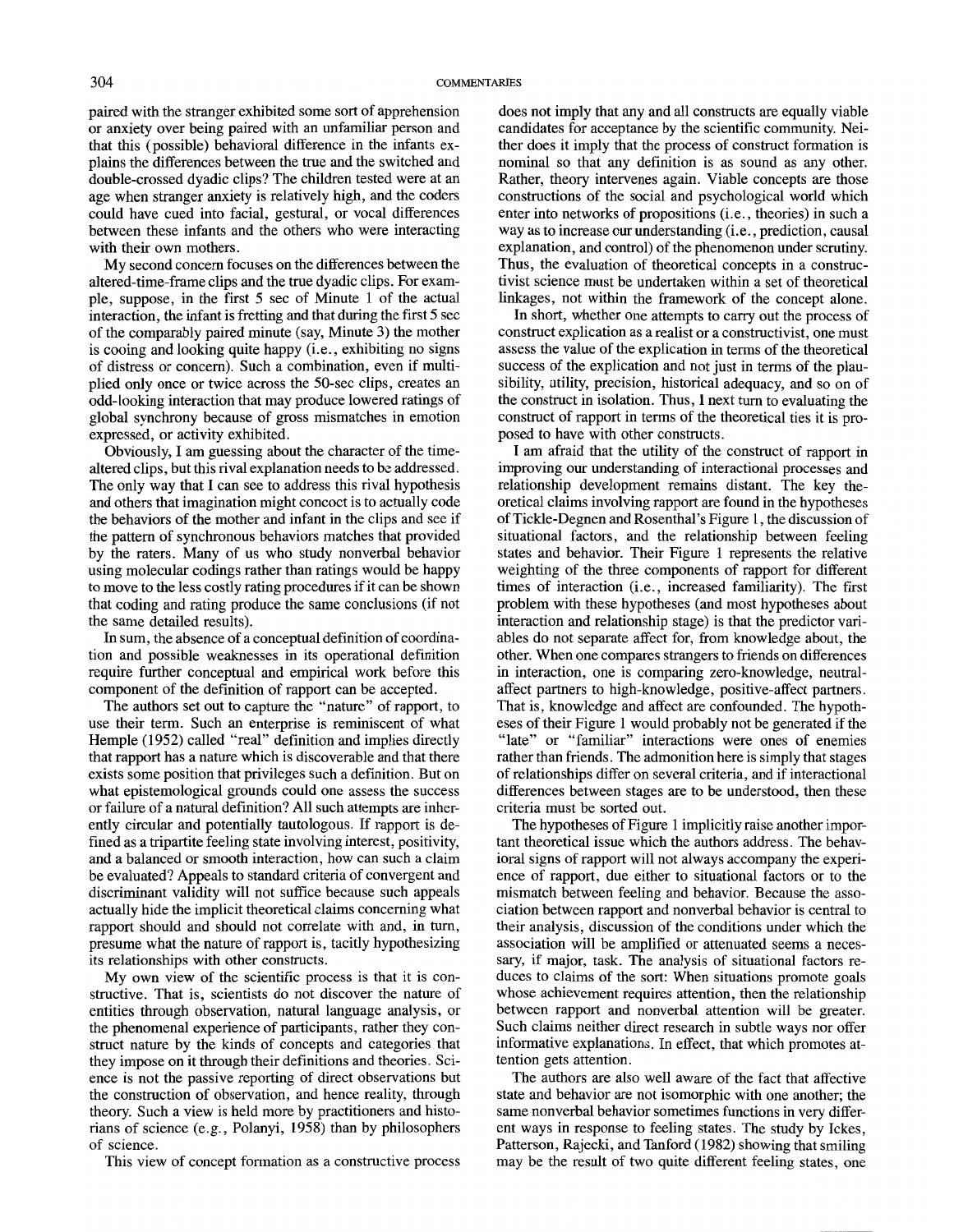positivity and the other anxiety, is a representative case. If feeling states and their behavioral manifestation can shift in direction of association as a function of personal and situational moderators, then the theory will be very limited in scope until the way that moderators operate to alter the feeling-behavior relationship is specified. The authors do limit the scope of the theory holding that "the context of an interaction is one in which the individuals have . . . friendly, cooperative goals." The much more difficult question of the effect of moderating conditions on the feeling-behavior association is left unaddressed.

In sum, the theoretical value of the construct of rapport offered here is limited in its current stage of formulation. The components of rapport, both internal states and behaviors, may interact differently with relationship stage when the affective and knowledge components are separated. The role of situational and other moderating factors is acknowledged but the nature of their interaction with behavioral, internal, and relational states is not given serious theoretical consideration. The utility of the construct of rapport as defined by Tickle-Degnen and Rosenthal will depend on these theoretical advances.

#### Note

Joseph N. Cappella, Annenberg School for Communication, University of Pennsylvania, Philadelphia, PA 19104.

#### References

Bemieri, F. J., Resnick, J. S., & Rosenthal, R. (1988). Synchrony, pseudosynchrony, and dissynchrony: Measuring the entrainment pro-

cess in mother-infant interactions. *Journal of Personality and Social Psychology,* 54, 243-253.

- Cappella, J. N. (1988). Interaction patterns and social and personal relationships. In S. Duck (Ed.), *Handbook of social and personal relationships* (pp. 325-342). New York: Wiley.
- Cappella, J. N., Palmer, M. T., & Donzella, B. (1990). *Individual consistency in temporal adaptations in nonverbal behavior in dyadic conversations: High and low expressive groups.* Unpublished manuscript, University of Wisconsin-Madison, Department of Communication Arts.
- Condon, W. S., & Ogston, W. D. (1967). A segmentation of behavior. *Journal ofPsychiatric Research,* 5, 221-235\_
- Davis, D. (1982). Determinants ofresponsiveness in dyadic interaction. In W. I. Ickes & E. S. Knowles (Eds.), *Personality, roles, and social behaviors* (pp. 85-139). New York: Springer-Verlag.
- Gottman, J. M. (1979). *Marital interaction.* New York: Academic.
- Hemple, C. (1952). *Fundamentals of concept formation in science.* Chicago: University of Chicago Press.
- Ickes, w., Patterson, M. L., Rajecki, D. w., & Tanford, S. (1982). Behavioral and cognitive consequences of reciprocal versus compensatory responses to preinteraction expectancies. *Social Cognition, I, 160-* 190.
- Jaffe, J., & Feldstein, S. (1970). *Rhythms of dialogue.* New York: Academic.
- Orford, J. (1986). The rules of interpersonal complementarity: Does hostility beget hostility and dominance, submission? *Psychological Review,* 93, 365-377.
- Polanyi, M. (1958). *Personal knowledge: Towards a post-criticalphilosophy.* New York: Harper & Row.
- Tickle-Degnen, L., & Rosenthal, R. (1987). Group rapport and nonverbal behavior. In C. Hendrick (Ed.), *Review of personality and social psychology: Vol.* 9. *Group processes and intergroup relations* (pp. 113- 136). Newbury Park, CA: Sage.
- Tracy, K. (1982). On getting the point: Distinguishing issues from events-An aspect of conversational coherence. In M. Burgoon (Ed.), *Communication yearbook* 5 (pp. 279-302). New Brunswick, NJ: **Transaction**
- Warner, R. (1988). Rhythm in social interaction. In J. E. McGrath (Ed.), *The social psychology oftime* (pp. 63-88). Newbury Park, CA: Sage.
- Watzlawick, P., Beavin, J., & Jackson, D. D. (1967). *The pragmatics of human communication.* New York: Norton.

## **Rapport Is Not So Soft Anymore**

#### **Bella M. DePaulo and Kathy L. Bell**

*University of Virginia*

There once was a paper whose core Described three dimensions of rapport. Positivity, attention, and Coordination got mentioned, But there's got to be something more.

When one of the authors of this commentary was growing up, she was often fed a warm and tasty dish that made her feel good inside. Sadly, though, the dish was called "cornmeal mush" and so she was reluctant to extol its virtues to her more tony friends. Recently, though, cornmeal mush has been rediscovered and redubbed. Under the decidedly more suave name of polenta, it appears on the menus of the most chic restaurants, and the author can now mention offhandedly to her friends, "Oh, yes, my mother made that all the time."

The history of the concept of rapport is a bit like that of cornmeal mush. For a long time, rapport was just so mushy that serious scientists were a little embarrassed to be associated with it professionally, much as they may have enjoyed a bit of indulgence in private. But with the infusion of a bit of rigor and vim from the scientific stoves of Tickle-Degnen and Rosenthal, rapport doesn't seem quite so soft anymore. For this we should all be grateful.

The salvation of the scientific respectability of rapport has come none too soon. In the literature on survey research, for example, ominous titles such as "Interview Rapport: Demise of a Concept" began appearing more than a decade ago (Goudy & Potter, 1975/1976). But the articles bearing these titles were burying the old rapport—the cornmeal mush. The polenta was yet to come. One of the ingredients that renders the new rapport improved rather than just new is its construal as a genuinely interactive phenomenon. In a way, the idea that rapport necessarily refers to something about two or more people, and never just one, seems glaringly self-evident. Yet earlier conceptualizations of rapport often fell down on just this point. In the Goudy and Potter surveyresearch study urging the abandonment of the concept, rap